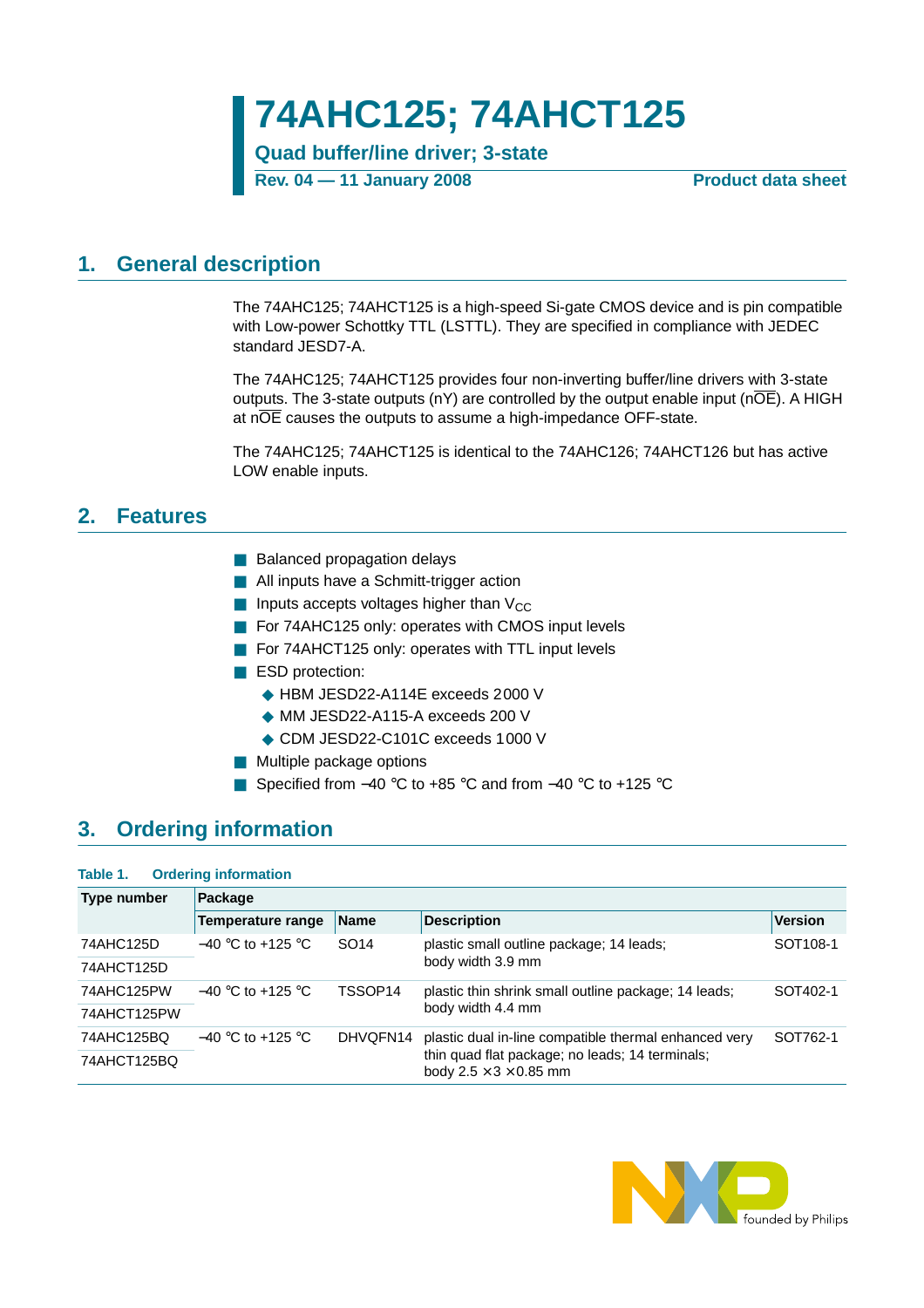# <span id="page-1-0"></span>**4. Functional diagram**



## <span id="page-1-1"></span>**5. Pinning information**

## **5.1 Pinning**

<span id="page-1-2"></span>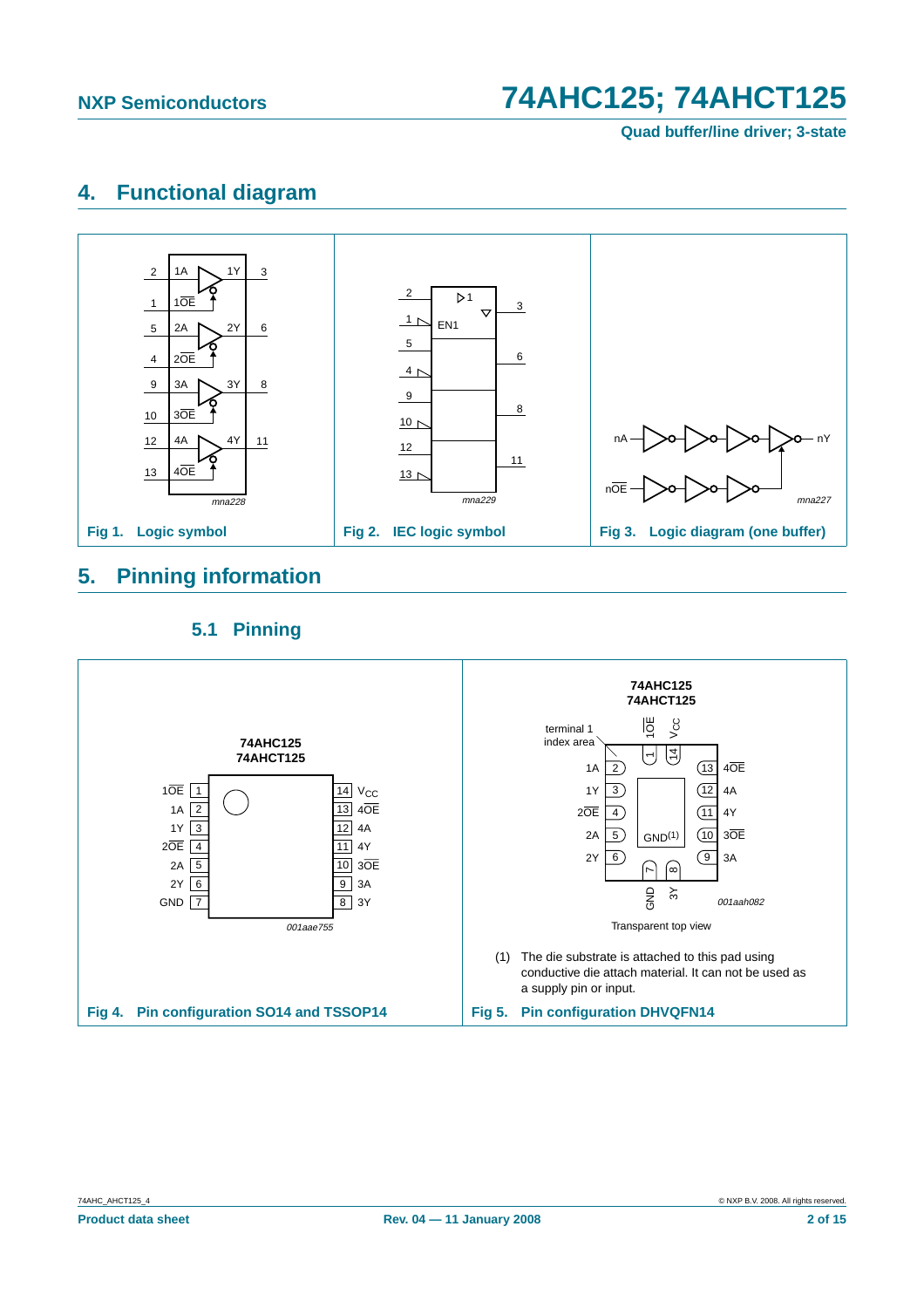## **5.2 Pin description**

<span id="page-2-2"></span>

| Table 2.         | <b>Pin description</b> |                                  |
|------------------|------------------------|----------------------------------|
| Symbol           | <b>Pin</b>             | <b>Description</b>               |
| 10E              | 1                      | output enable input (active LOW) |
| 1A               | 2                      | data input                       |
| 1Y               | 3                      | data output                      |
| $2\overline{OE}$ | 4                      | output enable input (active LOW) |
| 2A               | 5                      | data input                       |
| 2Y               | 6                      | data output                      |
| <b>GND</b>       | 7                      | ground (0 V)                     |
| 3Y               | 8                      | data output                      |
| 3A               | 9                      | data input                       |
| 3OE              | 10                     | output enable input (active LOW) |
| 4Y               | 11                     | data output                      |
| 4A               | 12                     | data input                       |
| $4\overline{OE}$ | 13                     | output enable input (active LOW) |
| $V_{CC}$         | 14                     | supply voltage                   |

# <span id="page-2-3"></span>**6. Functional description**

### **Table 3. Function table[\[1\]](#page-2-0)**

| $\frac{\text{Control}}{\text{n}\overline{\text{OE}}}$ | Input | Output |
|-------------------------------------------------------|-------|--------|
|                                                       | ∣nA   | ۱nΥ    |
|                                                       |       |        |
|                                                       | н     | H      |
| H                                                     |       |        |

<span id="page-2-0"></span> $[1]$  H = HIGH voltage level;

L = LOW voltage level;

 $X =$  don't care;

Z = high-impedance OFF-state.

# <span id="page-2-1"></span>**7. Limiting values**

### **Table 4. Limiting values**

In accordance with the Absolute Maximum Rating System (IEC 60134). Voltages are referenced to GND (ground =  $0 V$ ).

| Min<br>Symbol<br><b>Conditions</b><br><b>Max</b><br>Unit<br><b>Parameter</b><br>V<br>$V_{\rm CC}$<br>$-0.5$<br>$+7.0$<br>supply voltage<br>V <sub>1</sub><br>V<br>$-0.5$<br>input voltage<br>$+7.0$<br>$\begin{bmatrix} 1 \\ 2 \end{bmatrix}$ -20<br>$I_{IK}$<br>input clamping current<br>mA<br>$V_1 < -0.5 V$<br>٠<br>$11 -$<br>$V_{\rm O}$ < -0.5 V or $V_{\rm O}$ > V <sub>CC</sub> + 0.5 V<br>$I_{OK}$<br>output clamping current<br>±20<br>mA<br>$I_{\rm O}$<br>$V_{\rm O}$ = -0.5 V to (V <sub>CC</sub> + 0.5 V)<br>±25<br>mA<br>output current<br>$I_{\rm CC}$<br>75<br>mA<br>supply current<br>$\overline{\phantom{a}}$<br>mA<br>ground current<br>$-75$<br><b>IGND</b><br>٠ |  |  |  |
|---------------------------------------------------------------------------------------------------------------------------------------------------------------------------------------------------------------------------------------------------------------------------------------------------------------------------------------------------------------------------------------------------------------------------------------------------------------------------------------------------------------------------------------------------------------------------------------------------------------------------------------------------------------------------------------|--|--|--|
|                                                                                                                                                                                                                                                                                                                                                                                                                                                                                                                                                                                                                                                                                       |  |  |  |
|                                                                                                                                                                                                                                                                                                                                                                                                                                                                                                                                                                                                                                                                                       |  |  |  |
|                                                                                                                                                                                                                                                                                                                                                                                                                                                                                                                                                                                                                                                                                       |  |  |  |
|                                                                                                                                                                                                                                                                                                                                                                                                                                                                                                                                                                                                                                                                                       |  |  |  |
|                                                                                                                                                                                                                                                                                                                                                                                                                                                                                                                                                                                                                                                                                       |  |  |  |
|                                                                                                                                                                                                                                                                                                                                                                                                                                                                                                                                                                                                                                                                                       |  |  |  |
|                                                                                                                                                                                                                                                                                                                                                                                                                                                                                                                                                                                                                                                                                       |  |  |  |
|                                                                                                                                                                                                                                                                                                                                                                                                                                                                                                                                                                                                                                                                                       |  |  |  |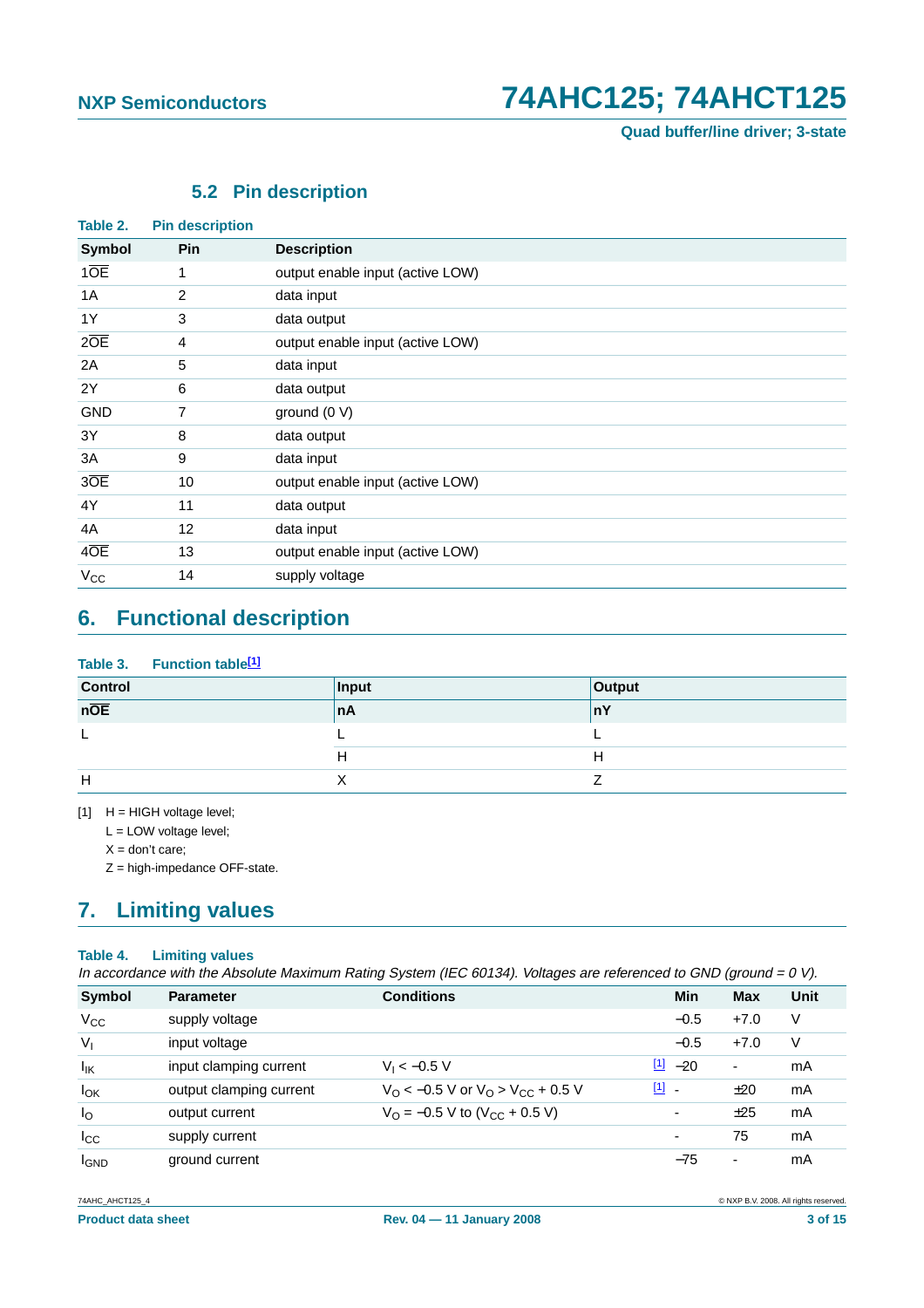#### **Table 4. Limiting values** …continued

In accordance with the Absolute Maximum Rating System (IEC 60134). Voltages are referenced to GND (ground =  $0 V$ ).

| <b>Symbol</b>    | <b>Parameter</b>         | <b>Conditions</b>             | Min                                     | Max    | Unit |
|------------------|--------------------------|-------------------------------|-----------------------------------------|--------|------|
| $T_{\text{stg}}$ | storage temperature      |                               | $-65$                                   | $+150$ | ℃    |
| $P_{\text{tot}}$ | total power dissipation  | $T_{amb} = -40$ °C to +125 °C |                                         |        |      |
|                  | SO <sub>14</sub> package |                               | [2]<br>$\overline{\phantom{a}}$         | 500    | mW   |
|                  | TSSOP14 package          |                               | $\boxed{3}$<br>$\overline{\phantom{a}}$ | 500    | mW   |
|                  | DHVQFN14 package         |                               | $[4]$ $-$                               | 500    | mW   |

<span id="page-3-0"></span>[1] The input and output voltage ratings may be exceeded if the input and output current ratings are observed.

<span id="page-3-1"></span>[2]  $P_{tot}$  derates linearly with 8 mW/K above 70 °C.

<span id="page-3-2"></span>[3] P<sub>tot</sub> derates linearly with 5.5 mW/K above 60 °C.

<span id="page-3-3"></span>[4] P<sub>tot</sub> derates linearly with 4.5 mW/K above 60 °C.

# <span id="page-3-4"></span>**8. Recommended operating conditions**

#### **Table 5. Recommended operating conditions**

Voltages are referenced to GND (ground =  $0$  V).

| Symbol              | Parameter             | <b>Conditions</b>                                 |                          | <b>74AHC125</b>          |            | <b>74AHCT125</b>         |       |              | <b>Unit</b> |
|---------------------|-----------------------|---------------------------------------------------|--------------------------|--------------------------|------------|--------------------------|-------|--------------|-------------|
|                     |                       |                                                   | Min                      | <b>Typ</b>               | <b>Max</b> | Min                      | Typ   | <b>Max</b>   |             |
| $V_{CC}$            | supply voltage        |                                                   | 2.0                      | 5.0                      | 5.5        | 4.5                      | 5.0   | 5.5          | - V         |
| $V_{I}$             | input voltage         |                                                   | 0                        | $\overline{\phantom{a}}$ | 5.5        | 0                        | ٠     | 5.5          | - V         |
| $V_{\rm O}$         | output voltage        |                                                   | $\mathbf 0$              | $\overline{\phantom{a}}$ | $V_{CC}$   | 0                        | ۰     | $V_{\rm CC}$ | -V          |
| $T_{amb}$           | ambient temperature   |                                                   | $-40$                    | $+25$                    | $+125$     | $-40$                    | $+25$ | $+125$       | °C          |
| $\Delta t/\Delta V$ | input transition rise | $V_{\text{CC}} = 3.3 \text{ V} \pm 0.3 \text{ V}$ | $\overline{\phantom{0}}$ | $\overline{\phantom{a}}$ | 100        | $\overline{\phantom{a}}$ |       | ٠            | ns/V        |
|                     | and fall rate         | $V_{CC}$ = 5.0 V $\pm$ 0.5 V                      | ٠                        | $\overline{\phantom{a}}$ | 20         | ٠                        | ۰     | 20           | ns/V        |

# <span id="page-3-5"></span>**9. Static characteristics**

### **Table 6. Static characteristics**

Voltages are referenced to GND (ground =  $0$  V).

| Symbol          | Parameter                          | <b>Conditions</b>       | $25^{\circ}$ C |                          |                          |                | $-40$ °C to +85 °C       | $-40$ °C to +125 °C      |            | Unit |
|-----------------|------------------------------------|-------------------------|----------------|--------------------------|--------------------------|----------------|--------------------------|--------------------------|------------|------|
|                 |                                    |                         | Min            | <b>Typ</b>               | Max                      | Min            | <b>Max</b>               | <b>Min</b>               | <b>Max</b> |      |
|                 | For type 74AHC125                  |                         |                |                          |                          |                |                          |                          |            |      |
| V <sub>IH</sub> | <b>HIGH-level</b><br>input voltage | $V_{\text{C}C} = 2.0 V$ | 1.5            | $\overline{\phantom{a}}$ | $\overline{\phantom{a}}$ | 1.5            | $\overline{\phantom{a}}$ | 1.5                      | ٠          | V    |
|                 |                                    | $V_{CC}$ = 3.0 V        | 2.1            | $\overline{\phantom{a}}$ | $\overline{\phantom{a}}$ | 2.1            | -                        | 2.1                      | ٠          | V    |
|                 |                                    | $V_{CC}$ = 5.5 V        | 3.85           | $\overline{\phantom{a}}$ | $\overline{\phantom{a}}$ | 3.85           | -                        | 3.85                     | ٠          | V    |
| $V_{IL}$        | LOW-level                          | $V_{\rm CC}$ = 2.0 V    | ٠              | $\blacksquare$           | 0.5                      | $\blacksquare$ | 0.5                      | $\overline{\phantom{a}}$ | 0.5        | V    |
|                 | input voltage                      | $V_{CC}$ = 3.0 V        | ٠              | $\blacksquare$           | 0.9                      | $\blacksquare$ | 0.9                      | ٠                        | 0.9        | V    |
|                 |                                    | $V_{CC}$ = 5.5 V        | ۰              | ۰.                       | 1.65                     | ٠              | 1.65                     | ٠                        | 1.65       | V    |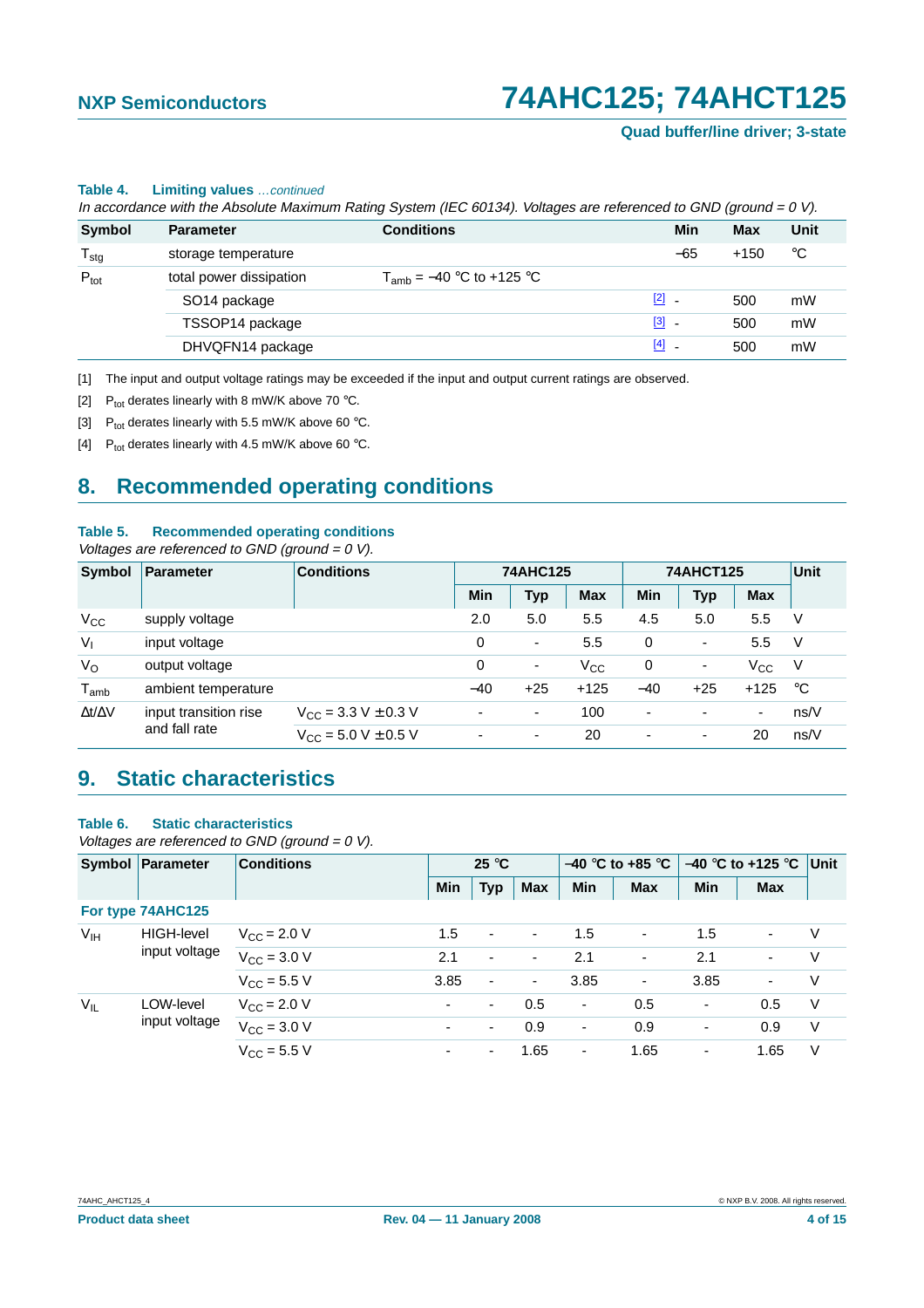### **Table 6. Static characteristics** …continued

Voltages are referenced to GND (ground  $= 0$  V).

| <b>Symbol</b><br><b>Parameter</b> |                             | <b>Conditions</b>                                                                                        |                              | 25 °C                    |                              | $-40$ °C to +85 °C           |                | –40 °C to +125 °C        |                          | <b>Unit</b> |
|-----------------------------------|-----------------------------|----------------------------------------------------------------------------------------------------------|------------------------------|--------------------------|------------------------------|------------------------------|----------------|--------------------------|--------------------------|-------------|
|                                   |                             |                                                                                                          | Min                          | <b>Typ</b>               | <b>Max</b>                   | Min                          | <b>Max</b>     | Min                      | <b>Max</b>               |             |
| $V_{OH}$                          | <b>HIGH-level</b>           | $V_I = V_{IH}$ or $V_{IL}$                                                                               |                              |                          |                              |                              |                |                          |                          |             |
|                                   | output voltage              | $I_{\text{O}} = -50 \mu\text{A}$ ; $V_{\text{CC}} = 2.0 \text{ V}$                                       | 1.9                          | 2.0                      | $\overline{\phantom{0}}$     | 1.9                          | $\blacksquare$ | 1.9                      | $\blacksquare$           | $\vee$      |
|                                   |                             | $I_{\text{O}} = -50 \mu\text{A}$ ; $V_{\text{CC}} = 3.0 \text{ V}$                                       | 2.9                          | 3.0                      | $\frac{1}{2}$                | 2.9                          | $\frac{1}{2}$  | 2.9                      | ÷,                       | V           |
|                                   |                             | $I_{\text{O}} = -50 \mu\text{A}$ ; $V_{\text{CC}} = 4.5 \text{ V}$                                       | 4.4                          | 4.5                      | $\blacksquare$               | 4.4                          | $\blacksquare$ | 4.4                      | $\blacksquare$           | $\vee$      |
|                                   |                             | $I_{\Omega} = -4.0$ mA; $V_{\text{CC}} = 3.0$ V                                                          | 2.58                         | $\blacksquare$           | $\blacksquare$               | 2.48                         | $\blacksquare$ | 2.40                     | $\overline{\phantom{a}}$ | V           |
|                                   |                             | $I_{\Omega}$ = -8.0 mA; $V_{\text{CC}}$ = 4.5 V                                                          | 3.94                         | $\blacksquare$           | $\blacksquare$               | 3.8                          | $\blacksquare$ | 3.70                     | $\overline{\phantom{a}}$ | $\mathsf V$ |
| $V_{OL}$                          | LOW-level                   | $V_I = V_{IH}$ or $V_{IL}$                                                                               |                              |                          |                              |                              |                |                          |                          |             |
|                                   | output voltage              | $I_{\text{O}}$ = 50 µA; $V_{\text{CC}}$ = 2.0 V                                                          | $\blacksquare$               | 0                        | 0.1                          | $\blacksquare$               | 0.1            | $\blacksquare$           | 0.1                      | V           |
|                                   |                             | $I_{\text{O}}$ = 50 µA; $V_{\text{CC}}$ = 3.0 V                                                          | $\blacksquare$               | 0                        | 0.1                          | $\blacksquare$               | 0.1            | $\blacksquare$           | 0.1                      | $\vee$      |
|                                   |                             | $I_{\text{O}}$ = 50 µA; $V_{\text{CC}}$ = 4.5 V                                                          | $\overline{\phantom{a}}$     | 0                        | 0.1                          | $\overline{\phantom{a}}$     | 0.1            | -                        | 0.1                      | $\vee$      |
|                                   |                             | $I_{\text{O}}$ = 4.0 mA; $V_{\text{CC}}$ = 3.0 V                                                         | $\blacksquare$               | $\blacksquare$           | 0.36                         | ÷,                           | 0.44           | $\blacksquare$           | 0.55                     | $\vee$      |
|                                   |                             | $I_{\Omega}$ = 8.0 mA; $V_{\text{CC}}$ = 4.5 V                                                           | $\blacksquare$               | $\overline{\phantom{a}}$ | 0.36                         | $\overline{\phantom{a}}$     | 0.44           | $\overline{\phantom{0}}$ | 0.55                     | V           |
| $I_{OZ}$                          | OFF-state                   | $V_I = V_{IH}$ or $V_{IL}$ ;<br>output current $V_O = V_{CC}$ or GND;<br>$V_{CC}$ = 5.5 V                |                              | $\blacksquare$           | ±0.25                        | $\blacksquare$               | ±2.5           | $\overline{\phantom{0}}$ | ±10.0                    | μA          |
| h                                 | input leakage<br>current    | $V_1 = 5.5$ V or GND;<br>$V_{CC} = 0 V$ to 5.5 V                                                         |                              |                          | 0.1                          |                              | 1.0            |                          | 2.0                      | μA          |
| $I_{\rm CC}$                      |                             | supply current $V_1 = V_{CC}$ or GND; $I_0 = 0$ A;<br>$V_{CC} = 5.5 V$                                   |                              |                          | 2.0                          |                              | 20             |                          | 40                       | μA          |
| C <sub>1</sub>                    | input<br>capacitance        |                                                                                                          | $\blacksquare$               | 3.0                      | $10$                         | $\blacksquare$               | 10             | ä,                       | 10                       | pF          |
| C <sub>O</sub>                    | output<br>capacitance       |                                                                                                          | $\blacksquare$               | 4.0                      |                              |                              |                |                          |                          | pF          |
|                                   | For type 74AHCT125          |                                                                                                          |                              |                          |                              |                              |                |                          |                          |             |
| V <sub>IH</sub>                   | HIGH-level<br>input voltage | $V_{CC}$ = 4.5 V to 5.5 V                                                                                | 2.0                          | $\overline{a}$           | ä,                           | 2.0                          |                | 2.0                      |                          | $\vee$      |
| $V_{IL}$                          | LOW-level<br>input voltage  | $V_{CC}$ = 4.5 V to 5.5 V                                                                                |                              |                          | 0.8                          | ٠                            | 0.8            |                          | 0.8                      | V           |
| V <sub>OH</sub>                   | <b>HIGH-level</b>           | $V_1 = V_{1H}$ or $V_{1L}$ ; $V_{CC} = 4.5$ V                                                            |                              |                          |                              |                              |                |                          |                          |             |
|                                   | output voltage              | $I_{O} = -50 \mu A$                                                                                      | 4.4                          | 4.5                      | $\qquad \qquad \blacksquare$ | 4.4                          |                | 4.4                      | ä,                       | $\sf V$     |
|                                   |                             | $I_{\Omega} = -8.0$ mA                                                                                   | 3.94                         |                          |                              | 3.8                          | ٠              | 3.70                     |                          | V           |
| $V_{OL}$                          | LOW-level                   | $V_I = V_{IH}$ or $V_{IL}$ ; $V_{CC} = 4.5$ V                                                            |                              |                          |                              |                              |                |                          |                          |             |
|                                   | output voltage              | $I_{\rm O} = 50 \mu A$                                                                                   | $\qquad \qquad \blacksquare$ | 0                        | 0.1                          | $\overline{\phantom{a}}$     | 0.1            | $\overline{\phantom{0}}$ | 0.1                      | V           |
|                                   |                             | $I_{\rm O} = 8.0 \text{ mA}$                                                                             | $\overline{\phantom{0}}$     | $\overline{\phantom{a}}$ | 0.36                         | $\qquad \qquad \blacksquare$ | 0.44           | $\overline{\phantom{0}}$ | 0.55                     | V           |
| $I_{OZ}$                          | OFF-state<br>output current | per input pin; $V_1 = V_{1H}$ or $V_{1L}$ ;<br>$V_{CC}$ = 5.5 V; $I_{O}$ = 0 A<br>$V_O = V_{CC}$ or GND; |                              |                          | $\pm 0.25$                   | $\overline{\phantom{a}}$     | $\pm 2.5$      | $\overline{\phantom{0}}$ | $\pm 10.0$               | μA          |
| ı,                                | input leakage<br>current    | other pins at V <sub>CC</sub> or GND<br>$V_1 = 5.5 V$ or GND;<br>$V_{CC} = 0 V$ to 5.5 V                 |                              |                          | 0.1                          |                              | 1.0            |                          | 2.0                      | μA          |
| $I_{\rm CC}$                      |                             | supply current $V_1 = V_{CC}$ or GND; $I_0 = 0$ A;<br>$V_{CC}$ = 5.5 V                                   |                              |                          | 2.0                          |                              | 20             |                          | 40                       | μA          |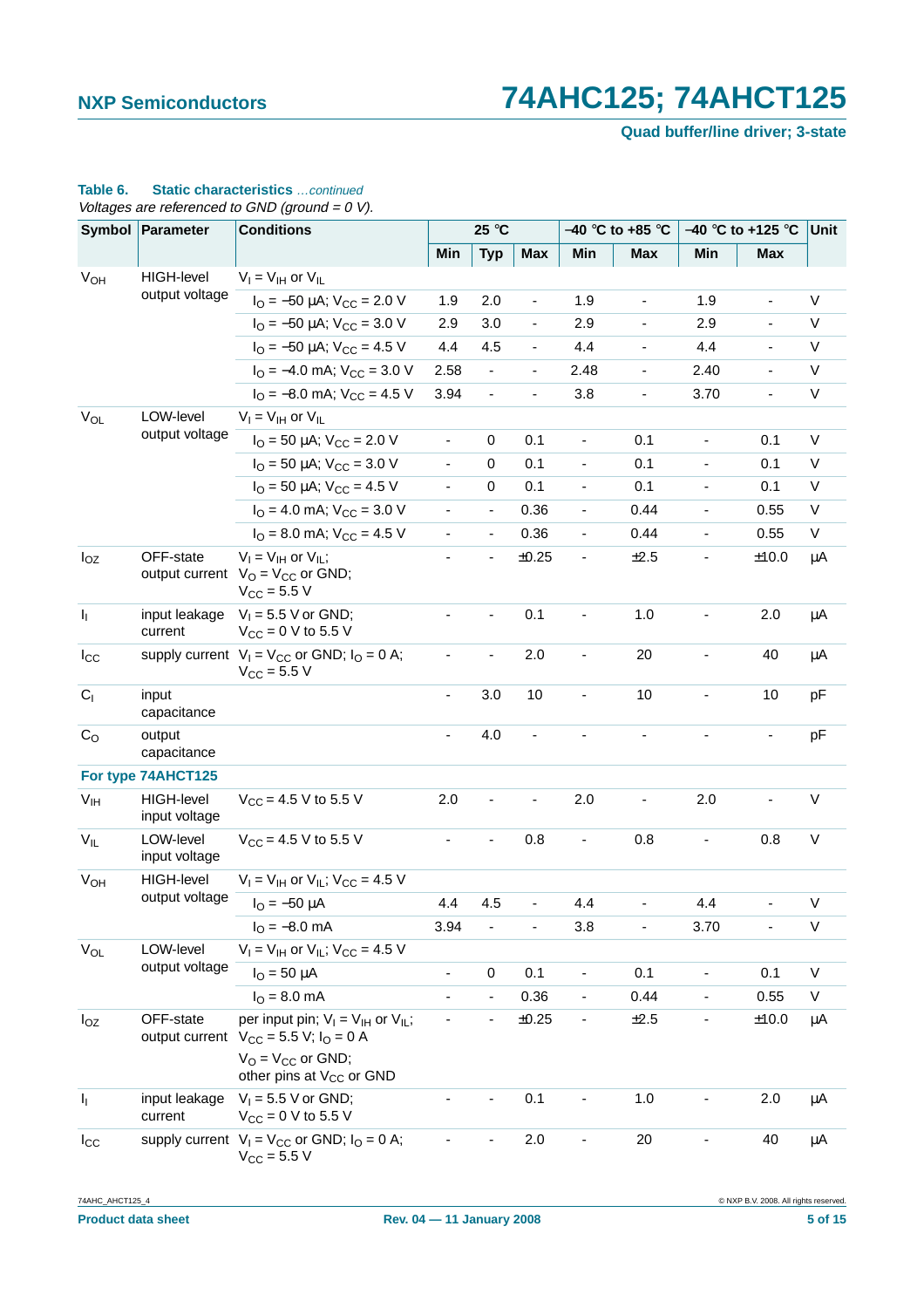### **Table 6. Static characteristics** …continued

Voltages are referenced to GND (ground =  $0$  V).

|                        | Symbol Parameter      | <b>Conditions</b>                                                                                                                        |     | $25^{\circ}$ C |                          |                          | $-40$ °C to +85 °C | $-40$ °C to +125 °C Unit |            |    |
|------------------------|-----------------------|------------------------------------------------------------------------------------------------------------------------------------------|-----|----------------|--------------------------|--------------------------|--------------------|--------------------------|------------|----|
|                        |                       |                                                                                                                                          | Min | <b>Typ</b>     | <b>Max</b>               | Min                      | <b>Max</b>         | Min                      | <b>Max</b> |    |
| $\Delta I_{\text{CC}}$ | additional            | per input pin;<br>supply current $V_1 = V_{CC} - 2.1$ V; $I_0 = 0$ A;<br>other pins at $V_{CC}$ or GND;<br>$V_{\rm CC}$ = 4.5 V to 5.5 V |     | $\blacksquare$ | 1.35                     | $\overline{\phantom{a}}$ | 1.5                | $\overline{\phantom{a}}$ | 1.5        | mA |
| C <sub>1</sub>         | input<br>capacitance  |                                                                                                                                          |     | 3.0            | 10                       | $\blacksquare$           | 10                 |                          | 10         | pF |
| C <sub>O</sub>         | output<br>capacitance |                                                                                                                                          |     | 4.0            | $\overline{\phantom{a}}$ | $\blacksquare$           |                    |                          | ۰          | pF |

# <span id="page-5-0"></span>**10. Dynamic characteristics**

### **Table 7. Dynamic characteristics**

 $GND = 0$  V; For test circuit see [Figure](#page-8-0) 8.

|           | Symbol Parameter                    | <b>Conditions</b>                                        |       | 25 °C                    |                    |                | –40 °C to +85 °C | $-40$ °C to +125 °C |     | Unit       |    |
|-----------|-------------------------------------|----------------------------------------------------------|-------|--------------------------|--------------------|----------------|------------------|---------------------|-----|------------|----|
|           |                                     |                                                          |       | Min                      | Typ <sup>[1]</sup> | <b>Max</b>     | Min              | <b>Max</b>          | Min | <b>Max</b> |    |
|           | For type 74AHC125                   |                                                          |       |                          |                    |                |                  |                     |     |            |    |
| $t_{pd}$  | propagation                         | nA to nY; see Figure 6                                   | $[2]$ |                          |                    |                |                  |                     |     |            |    |
|           | delay                               | $V_{CC}$ = 3.0 V to 3.6 V                                |       |                          |                    |                |                  |                     |     |            |    |
|           |                                     | $C_1 = 15 pF$                                            |       | $\overline{\phantom{a}}$ | 4.4                | 8.0            | 1.0              | 9.5                 | 1.0 | 11.5       | ns |
|           |                                     | $C_1 = 50 pF$                                            |       | $\blacksquare$           | 6.2                | 11.5           | 1.0              | 13.0                | 1.0 | 14.5       | ns |
|           |                                     | $V_{CC}$ = 4.5 V to 5.5 V                                |       |                          |                    |                |                  |                     |     |            |    |
|           |                                     | $C_1 = 15 pF$                                            |       | $\overline{\phantom{a}}$ | 3.0                | 5.5            | 1.0              | 6.5                 | 1.0 | 7.0        | ns |
|           |                                     | $C_1 = 50 pF$                                            |       | $\blacksquare$           | 4.3                | 7.5            | 1.0              | 8.5                 | 1.0 | 9.5        | ns |
| $t_{en}$  | enable time                         | nOE to nY; see Figure 7                                  | $[2]$ |                          |                    |                |                  |                     |     |            |    |
|           |                                     | $V_{CC}$ = 3.0 V to 3.6 V                                |       |                          |                    |                |                  |                     |     |            |    |
|           |                                     | $C_1 = 15 pF$                                            |       | $\overline{\phantom{a}}$ | 4.7                | 8.0            | 1.0              | 9.5                 | 1.0 | 11.5       | ns |
|           |                                     | $C_1 = 50$ pF                                            |       | $\overline{\phantom{a}}$ | 6.8                | 11.5           | 1.0              | 13.0                | 1.0 | 14.5       | ns |
|           |                                     | $V_{CC}$ = 4.5 V to 5.5 V                                |       |                          |                    |                |                  |                     |     |            |    |
|           |                                     | $C_1 = 15 pF$                                            |       | $\overline{\phantom{a}}$ | 3.3                | 5.1            | 1.0              | 6.0                 | 1.0 | 6.5        | ns |
|           |                                     | $C_1 = 50 pF$                                            |       | $\blacksquare$           | 4.7                | 7.1            | 1.0              | 8.0                 | 1.0 | 9.0        | ns |
| $t_{dis}$ | disable time                        | nOE to nY; see Figure 7                                  | $[2]$ |                          |                    |                |                  |                     |     |            |    |
|           |                                     | $V_{CC}$ = 3.0 V to 3.6 V                                |       |                          |                    |                |                  |                     |     |            |    |
|           |                                     | $C_1 = 15 pF$                                            |       | $\overline{\phantom{a}}$ | 6.7                | 9.7            | 1.0              | 11.5                | 1.0 | 12.5       | ns |
|           |                                     | $C_1 = 50$ pF                                            |       | $\blacksquare$           | 9.6                | 13.2           | 1.0              | 15.0                | 1.0 | 16.5       | ns |
|           |                                     | $V_{CC}$ = 4.5 V to 5.5 V                                |       |                          |                    |                |                  |                     |     |            |    |
|           |                                     | $C_L$ = 15 pF                                            |       | $\overline{\phantom{a}}$ | 4.8                | 6.8            | 1.0              | 8.0                 | 1.0 | 8.5        | ns |
|           |                                     | $C_1 = 50 pF$                                            |       | $\blacksquare$           | 6.8                | 8.8            | 1.0              | 10.0                | 1.0 | 11.0       | ns |
| $C_{PD}$  | power<br>dissipation<br>capacitance | $C_L$ = 50 pF; $f_i$ = 1 MHz;<br>$V_1$ = GND to $V_{CC}$ | $[3]$ | $\overline{\phantom{a}}$ | 10                 | $\blacksquare$ | $\frac{1}{2}$    |                     |     |            | pF |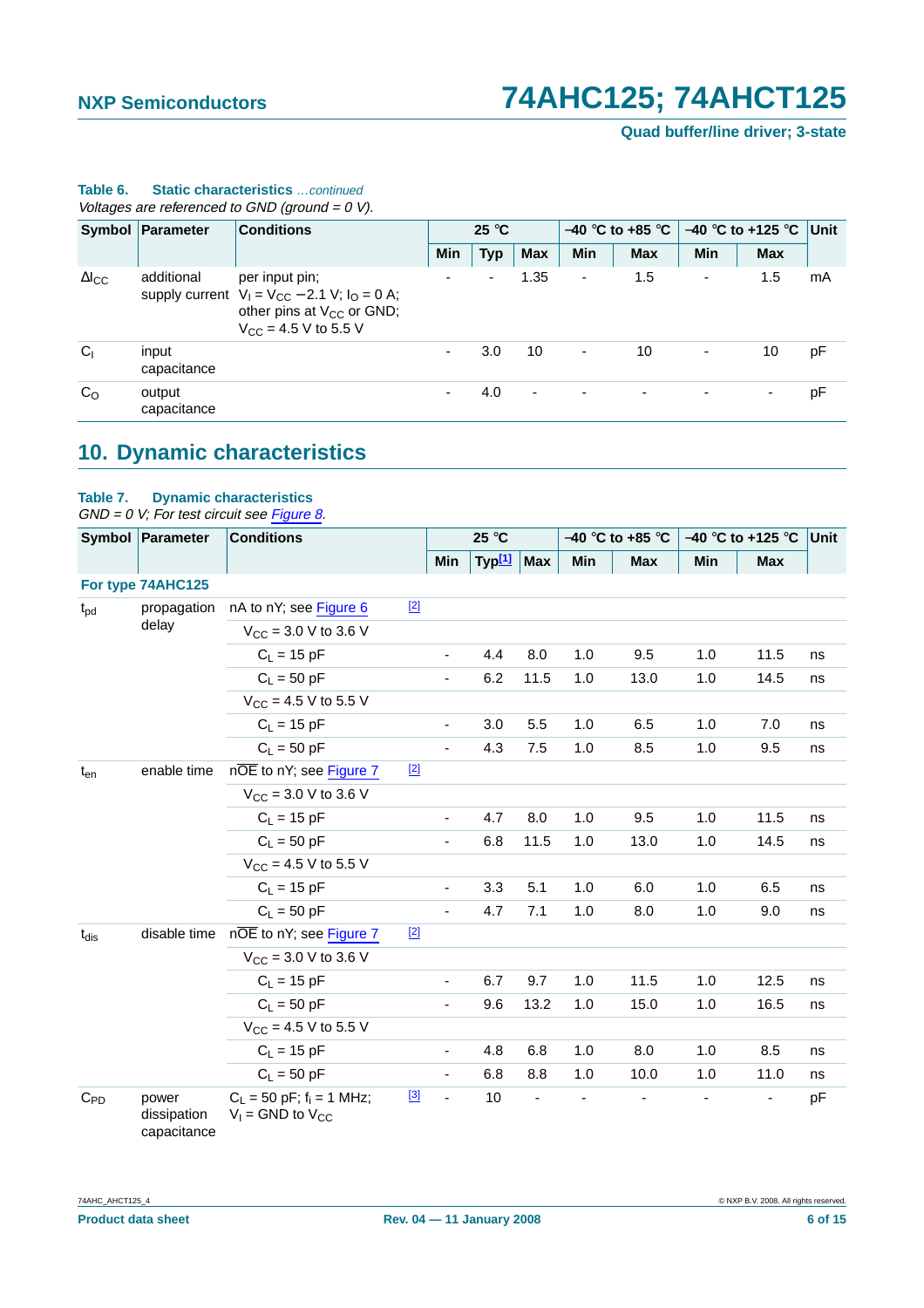#### **Table 7. Dynamic characteristics** …continued

**For type 74AHCT125**  $t_{\text{pd}}$  propagation delay nA to nY; see [Figure](#page-6-1)  $6$  [\[2\]](#page-6-2)  $V_{CC}$  = 4.5 V to 5.5 V  $C_1 = 15 \text{ pF}$  - 3.0 5.5 1.0 6.5 1.0 7.0 ns  $C_L$  = 50 pF - 4.3 7.5 1.0 8.5 1.0 9.5 ns  $t_{en}$  enable time nOE to nY; see [Figure](#page-7-0) 7  $V_{CC} = 4.5 V$  to 5.5 V  $C_L = 15 \text{ pF}$  - 3.4 5.1 1.0 6.0 1.0 6.5 ns  $C_1 = 50 \text{ pF}$  - 4.9 7.3 1.0 8.3 1.0 9.5 ns  $t_{\text{dis}}$  disable time nOE to nY; see [Figure](#page-7-0) 7 [\[2\]](#page-6-2)  $V_{CC}$  = 4.5 V to 5.5 V  $C_1 = 15 \text{ pF}$  - 4.5 6.8 1.0 8.0 1.0 8.5 ns  $C_1 = 50 \text{ pF}$  - 6.5 8.8 1.0 10.0 1.0 11.0 ns C<sub>PD</sub> power dissipation capacitance  $C_L$  = 50 pF; f<sub>i</sub> = 1 MHz;  $V_1$  = GND to  $V_{CC}$ <u>[\[3\]](#page-6-3)</u> - 12 - - - - - - - - pF  $GND = 0$  V; For test circuit see Figure 8. **Symbol Parameter Conditions 25** °**C** −**40** °**C to +85** °**C** −**40** °**C to +125** °**C Unit Min Typ[1] Max Min Max Min Max**

<span id="page-6-0"></span>[1] Typical values are measured at nominal supply voltage ( $V_{CC} = 3.3$  V and  $V_{CC} = 5.0$  V).

<span id="page-6-2"></span>[2]  $t_{\text{pd}}$  is the same as  $t_{\text{PLH}}$  and  $t_{\text{PHL}}$ .  $t_{en}$  is the same as  $t_{PZL}$  and  $t_{PZH}$ .

 $t_{dis}$  is the same as  $t_{PLZ}$  and  $t_{PHZ}$ .

<span id="page-6-3"></span>[3] C<sub>PD</sub> is used to determine the dynamic power dissipation (P<sub>D</sub> in  $\mu$ W).

 $P_D = C_{PD} \times V_{CC}^2 \times f_i \times N + \Sigma (C_L \times V_{CC}^2 \times f_o)$  where:

 $f_i$  = input frequency in MHz,  $f_0$  = output frequency in MHz

 $C_L$  = output load capacitance in pF

 $V_{CC}$  = supply voltage in Volts

 $N =$  number of inputs switching

 $\Sigma(C_L \times V_{CC}^2 \times f_0)$  = sum of the outputs.

# <span id="page-6-4"></span>**11. Waveforms**



<span id="page-6-1"></span>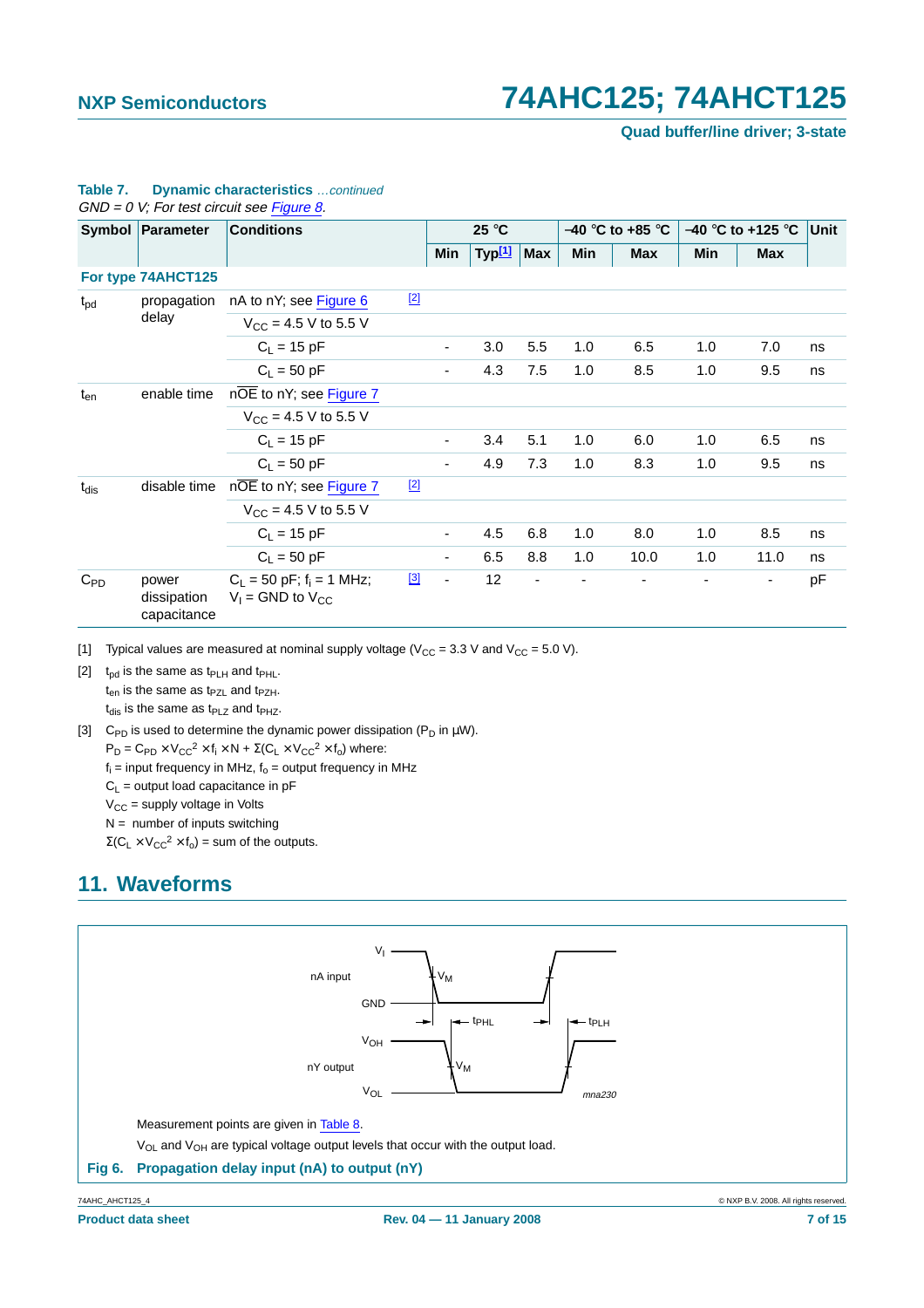**Quad buffer/line driver; 3-state**



### <span id="page-7-1"></span><span id="page-7-0"></span>**Table 8. Measurement points**

| <b>Type</b> | Input          | <b>Output</b>  |                  |                  |  |  |  |  |
|-------------|----------------|----------------|------------------|------------------|--|--|--|--|
|             | V <sub>M</sub> | V <sub>M</sub> | Vx               | $V_{\mathbf{v}}$ |  |  |  |  |
| 74AHC125    | $0.5V_{CC}$    | $0.5V_{CC}$    | $V_{OL}$ + 0.3 V | $V_{OL}$ – 0.3 V |  |  |  |  |
| 74AHCT125   | 1.5 V          | $0.5V_{CC}$    | $V_{OL}$ + 0.3 V | $V_{OL}$ – 0.3 V |  |  |  |  |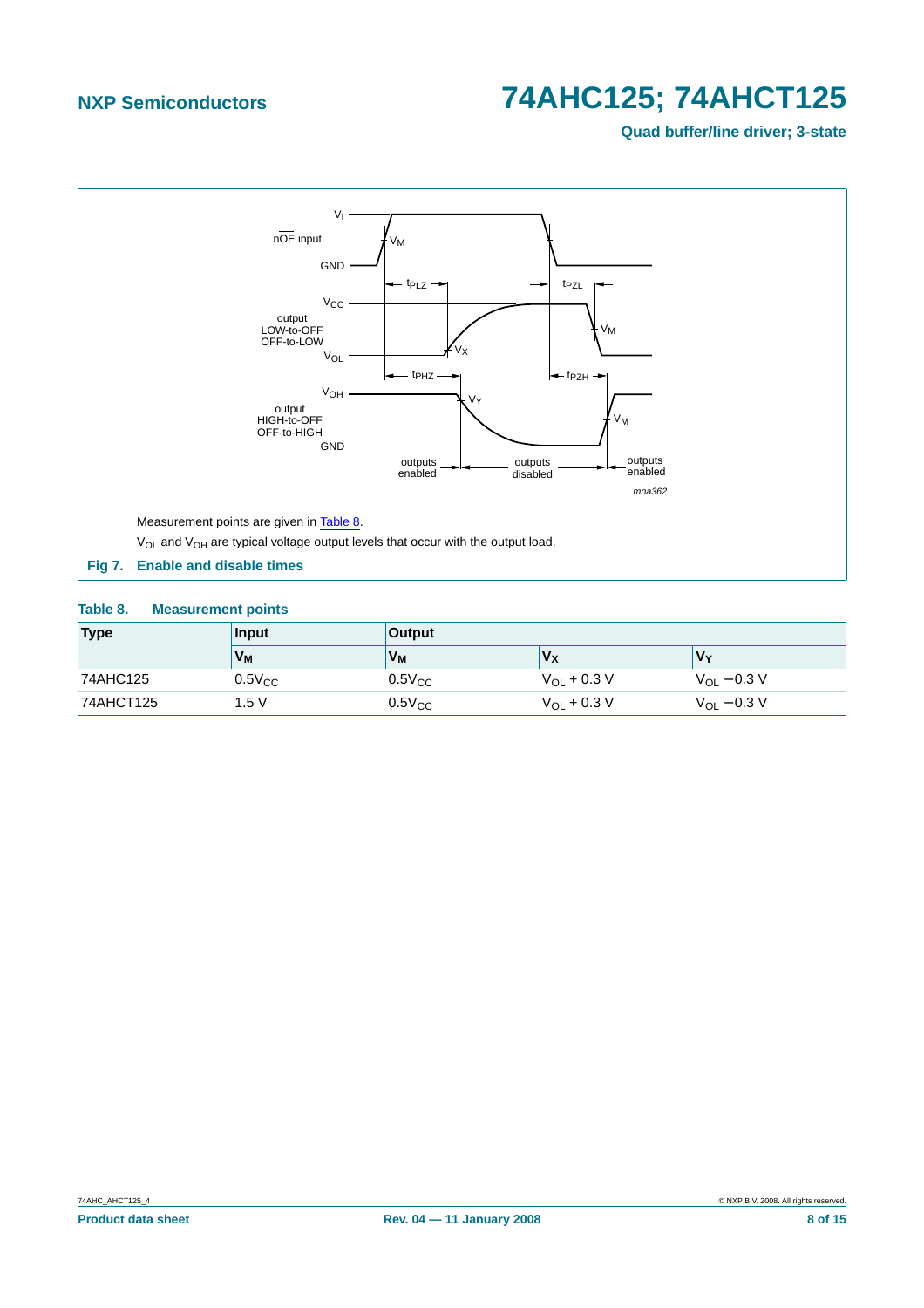## **Quad buffer/line driver; 3-state**



### <span id="page-8-1"></span><span id="page-8-0"></span>**Table 9. Test data**

| <b>Type</b> | <b>Input</b> |                                                | Load                            |              | <b>S1 position</b>                  |                                     |                                     |
|-------------|--------------|------------------------------------------------|---------------------------------|--------------|-------------------------------------|-------------------------------------|-------------------------------------|
|             |              | $\mathbf{t}_\mathsf{r}, \mathbf{t}_\mathsf{f}$ | ${}^{\shortmid}$ C <sub>L</sub> | $R_{I}$      | t <sub>PHL</sub> , t <sub>PLH</sub> | t <sub>PZH</sub> , t <sub>PHZ</sub> | t <sub>PZL</sub> , t <sub>PLZ</sub> |
| 74AHC125    | Vcc          | $\leq$ 3.0 ns                                  | 15 pF, 50 pF                    | 1 k $\Omega$ | open                                | GND                                 | V <sub>CC</sub>                     |
| 74AHCT125   | 3.0V         | $\leq$ 3.0 ns                                  | 15 pF, 50 pF                    | 1 k $\Omega$ | open                                | GND                                 | V <sub>CC</sub>                     |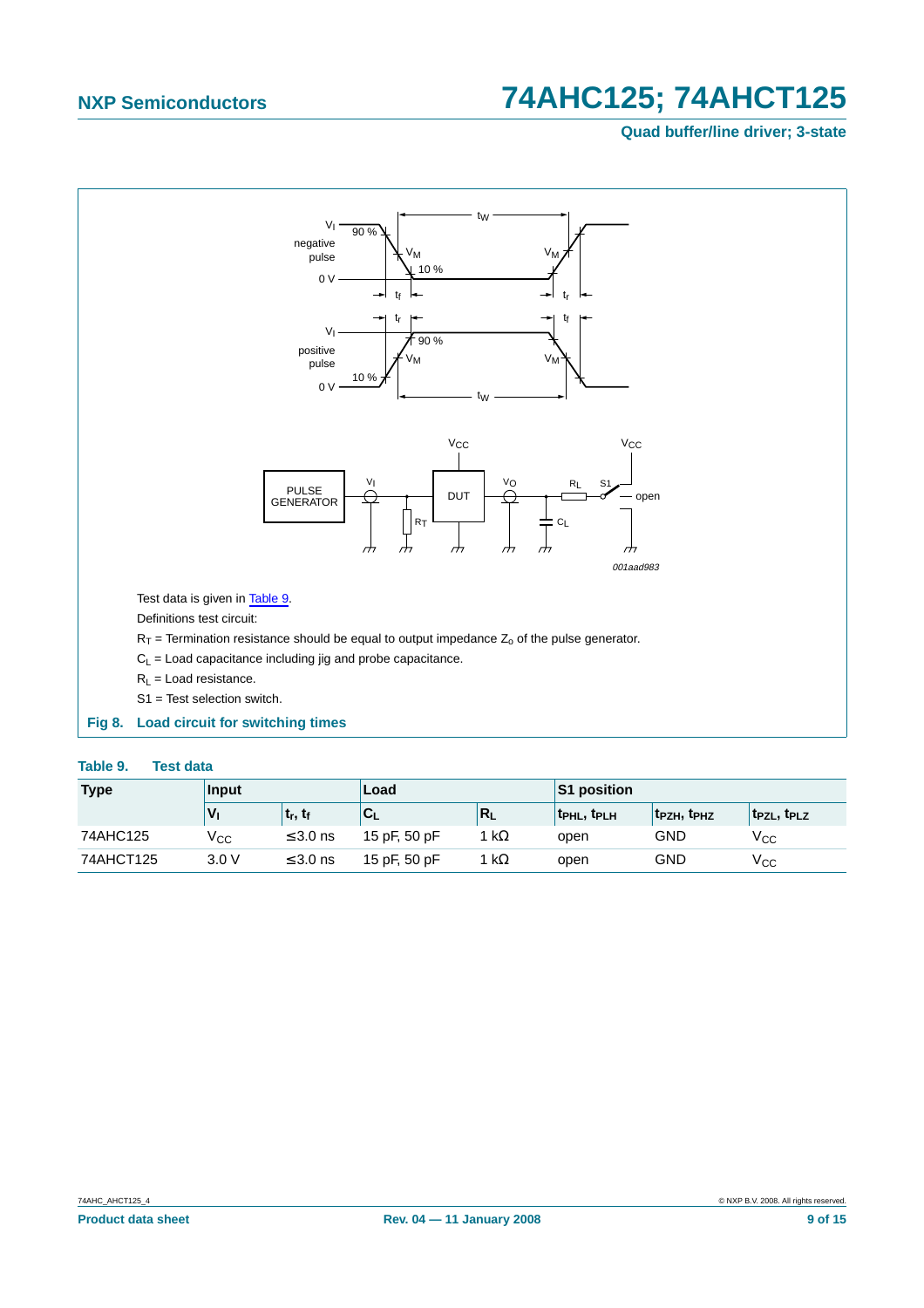**Quad buffer/line driver; 3-state**

# <span id="page-9-0"></span>**12. Package outline**

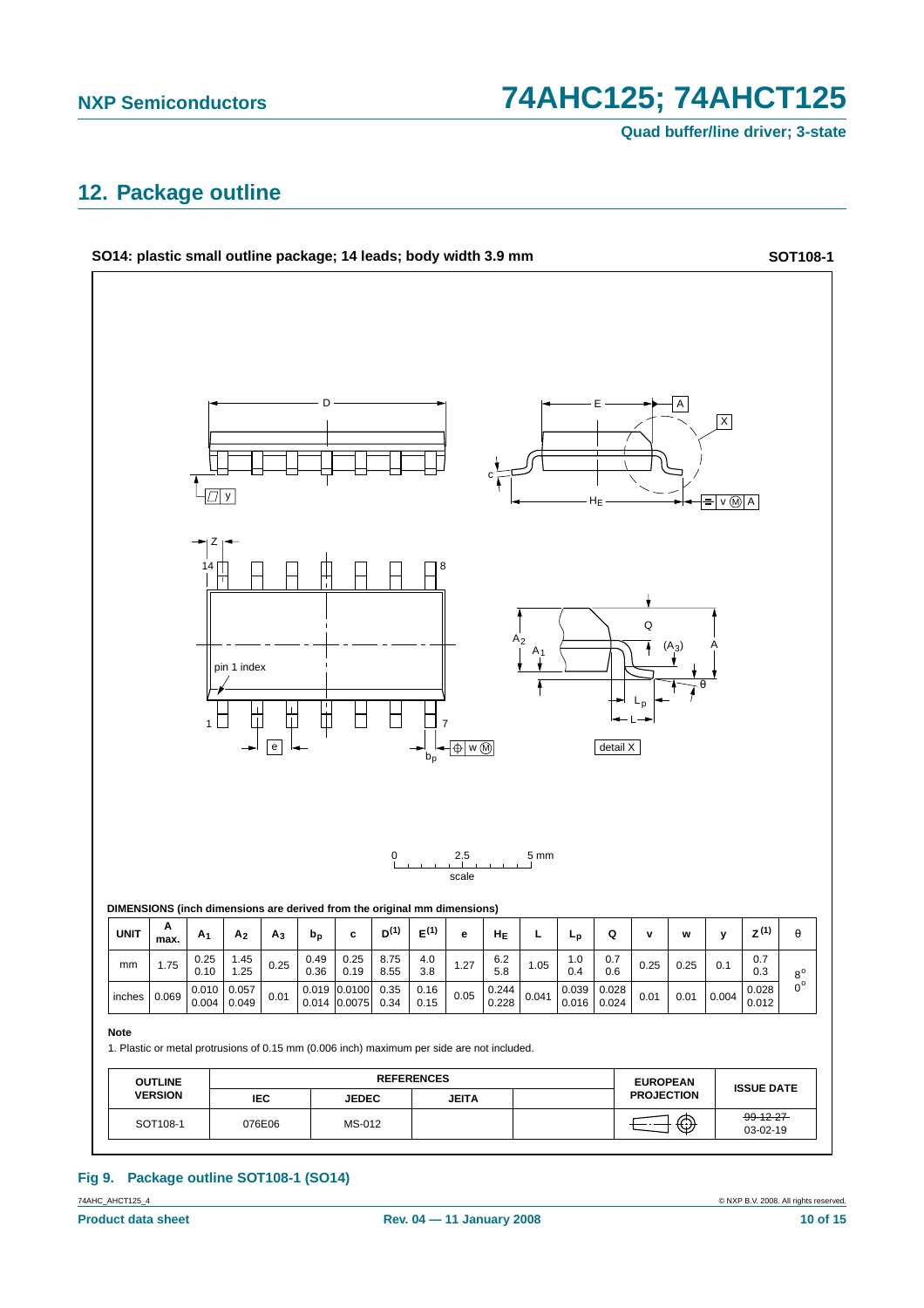**Quad buffer/line driver; 3-state**



#### **Fig 10. Package outline SOT402-1 (TSSOP14)**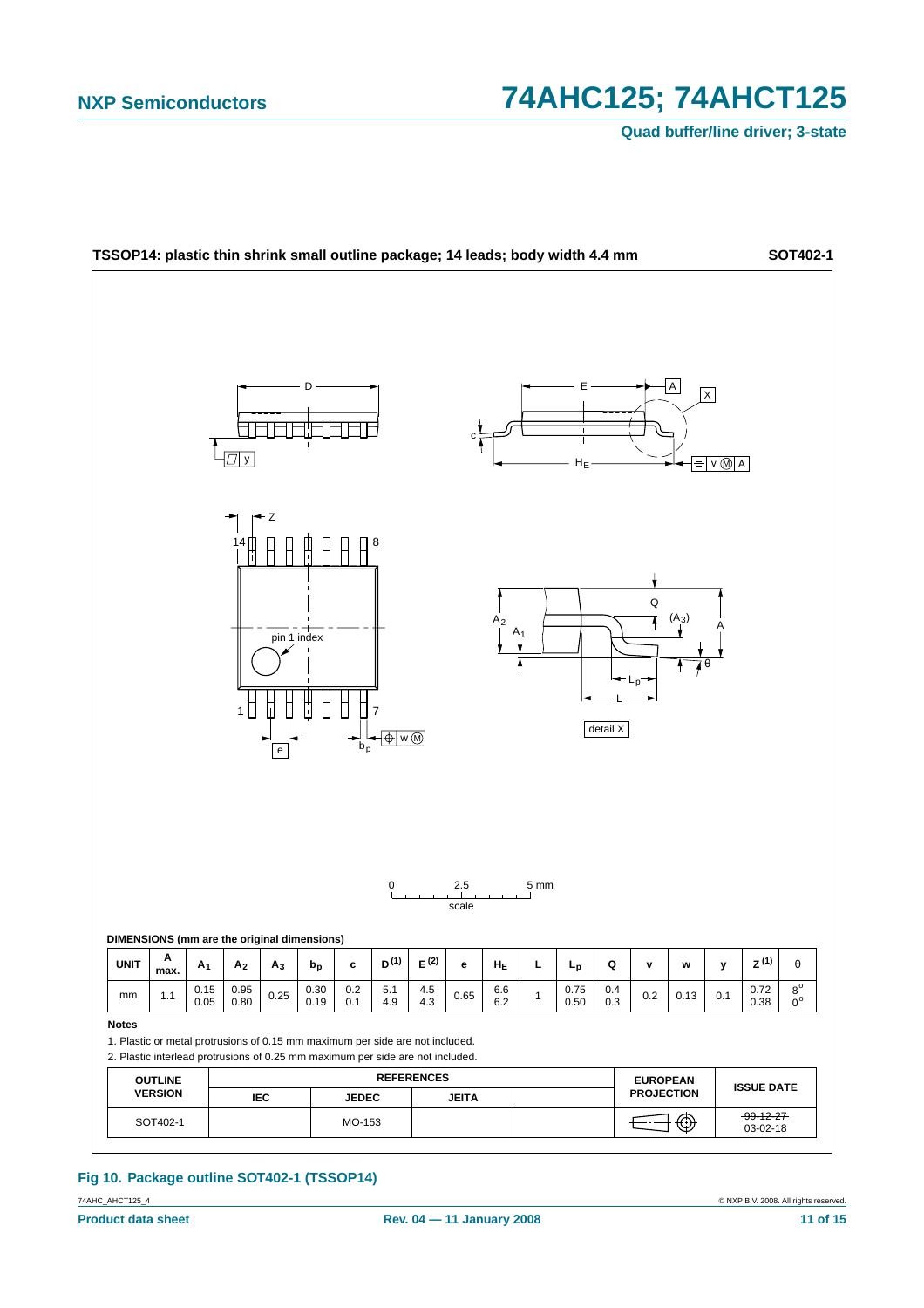

#### **SOT762-1 DHVQFN14: plastic dual in-line compatible thermal enhanced very thin quad flat package; no leads; 14 terminals; body 2.5 x 3 x 0.85 mm**

### **Fig 11. Package outline SOT762-1 (DHVQFN14)**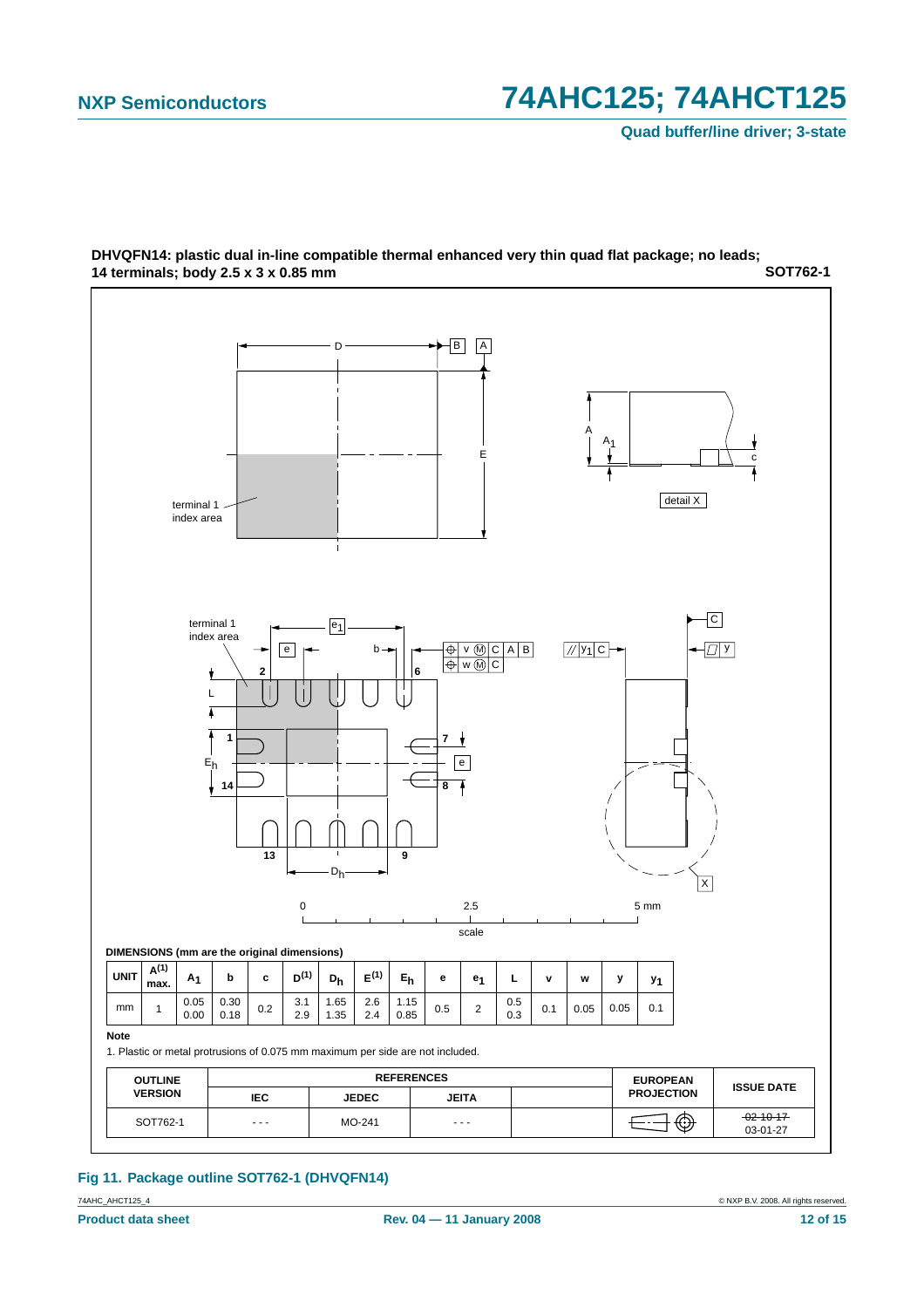# <span id="page-12-0"></span>**13. Abbreviations**

|             | <b>Table 10. Abbreviations</b>                 |  |  |  |
|-------------|------------------------------------------------|--|--|--|
| Acronym     | <b>Description</b>                             |  |  |  |
| <b>CMOS</b> | Complementary Metal Oxide Semiconductor        |  |  |  |
| LSTTL       | Low-power Schottky Transistor-Transistor Logic |  |  |  |
| <b>ESD</b>  | ElectroStatic Discharge                        |  |  |  |
| <b>HBM</b>  | Human Body Model                               |  |  |  |
| MМ          | Machine Model                                  |  |  |  |
| <b>CDM</b>  | Charge-Device Model                            |  |  |  |
| <b>TTL</b>  | Transistor-Transistor Logic                    |  |  |  |

# <span id="page-12-1"></span>**14. Revision history**

## **Table 11. Revision history**

| Document ID       | Release date                                                                                                           | Data sheet status                                                        | <b>Change notice</b>     | <b>Supersedes</b> |  |  |
|-------------------|------------------------------------------------------------------------------------------------------------------------|--------------------------------------------------------------------------|--------------------------|-------------------|--|--|
| 74AHC AHCT125 4   | 20080111                                                                                                               | Product data sheet                                                       |                          | 74AHC AHCT125 3   |  |  |
| Modifications:    | The format of this data sheet has been redesigned to comply with the new identity<br>guidelines of NXP Semiconductors. |                                                                          |                          |                   |  |  |
|                   |                                                                                                                        | Legal texts have been adapted to the new company name where appropriate. |                          |                   |  |  |
|                   | Section 3: DHVQFN14 package added.                                                                                     |                                                                          |                          |                   |  |  |
|                   |                                                                                                                        | Section 7: derating values added for DHVQFN14 package.                   |                          |                   |  |  |
|                   |                                                                                                                        | Section 12: outline drawing added for DHVQFN14 package.                  |                          |                   |  |  |
| 74AHC AHCT125 3   | 20060324                                                                                                               | Product data sheet                                                       |                          | 74AHC AHCT125 2   |  |  |
| 74AHC AHCT125 2   | 19990927                                                                                                               | Product specification                                                    | ٠                        | 74AHC AHCT125 N 1 |  |  |
| 74AHC AHCT125 N 1 | 19990111                                                                                                               | Product specification                                                    | $\overline{\phantom{0}}$ |                   |  |  |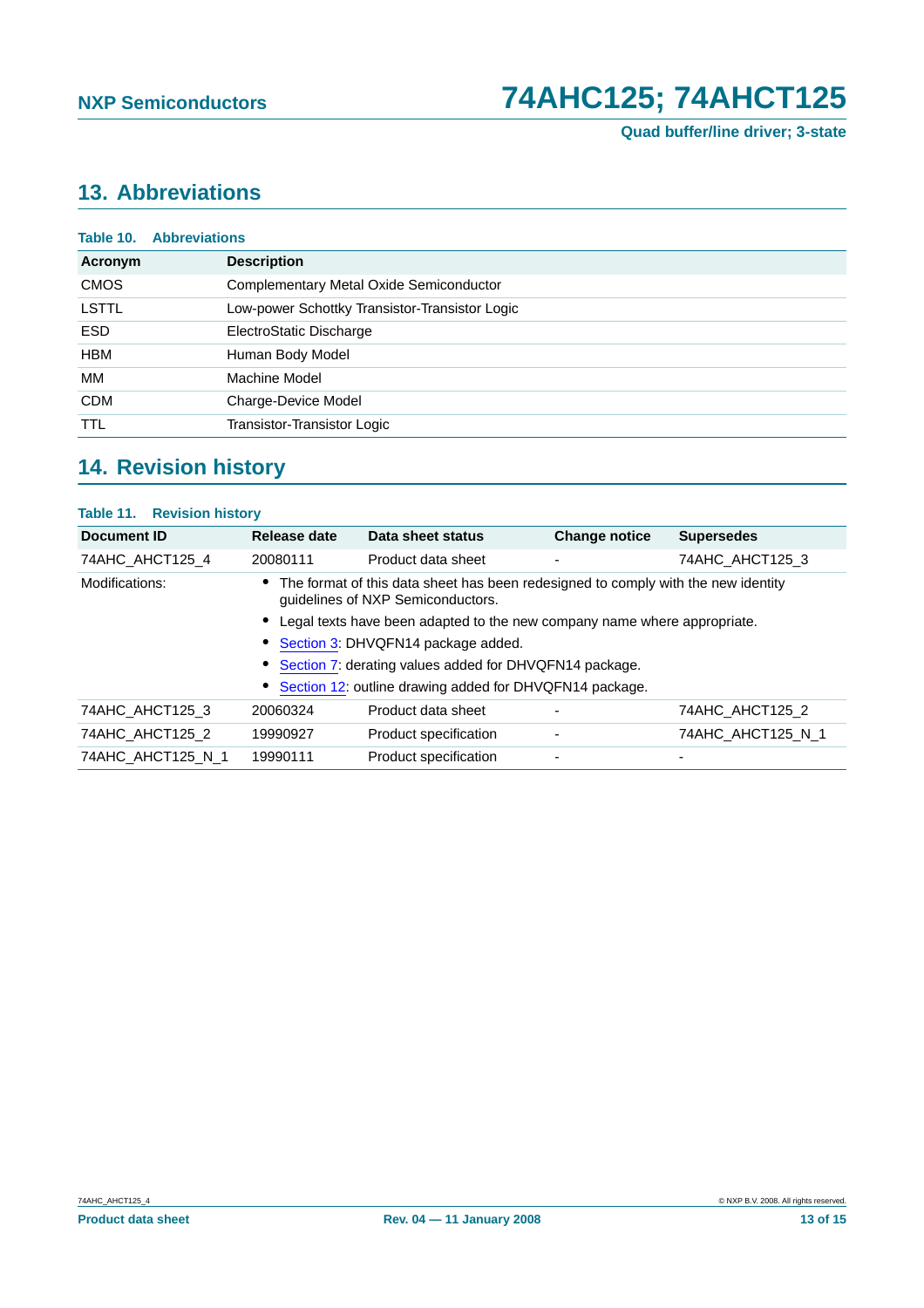# <span id="page-13-0"></span>**15. Legal information**

## <span id="page-13-1"></span>**15.1 Data sheet status**

| Document status <sup>[1][2]</sup>            | Product status <sup>[3]</sup> | <b>Definition</b>                                                                     |
|----------------------------------------------|-------------------------------|---------------------------------------------------------------------------------------|
| Objective [short] data sheet                 | Development                   | This document contains data from the objective specification for product development. |
| Preliminary [short] data sheet Qualification |                               | This document contains data from the preliminary specification.                       |
| Product [short] data sheet                   | Production                    | This document contains the product specification.                                     |

[1] Please consult the most recently issued document before initiating or completing a design.

- [2] The term 'short data sheet' is explained in section "Definitions".
- [3] The product status of device(s) described in this document may have changed since this document was published and may differ in case of multiple devices. The latest product status information is available on the Internet at URL <http://www.nxp.com>.

## <span id="page-13-2"></span>**15.2 Definitions**

**Draft —** The document is a draft version only. The content is still under internal review and subject to formal approval, which may result in modifications or additions. NXP Semiconductors does not give any representations or warranties as to the accuracy or completeness of information included herein and shall have no liability for the consequences of use of such information.

**Short data sheet —** A short data sheet is an extract from a full data sheet with the same product type number(s) and title. A short data sheet is intended for quick reference only and should not be relied upon to contain detailed and full information. For detailed and full information see the relevant full data sheet, which is available on request via the local NXP Semiconductors sales office. In case of any inconsistency or conflict with the short data sheet, the full data sheet shall prevail.

## <span id="page-13-3"></span>**15.3 Disclaimers**

**General —** Information in this document is believed to be accurate and reliable. However, NXP Semiconductors does not give any representations or warranties, expressed or implied, as to the accuracy or completeness of such information and shall have no liability for the consequences of use of such information.

**Right to make changes —** NXP Semiconductors reserves the right to make changes to information published in this document, including without limitation specifications and product descriptions, at any time and without notice. This document supersedes and replaces all information supplied prior to the publication hereof.

**Suitability for use —** NXP Semiconductors products are not designed, authorized or warranted to be suitable for use in medical, military, aircraft, space or life support equipment, nor in applications where failure or

malfunction of an NXP Semiconductors product can reasonably be expected to result in personal injury, death or severe property or environmental damage. NXP Semiconductors accepts no liability for inclusion and/or use of NXP Semiconductors products in such equipment or applications and therefore such inclusion and/or use is at the customer's own risk.

**Applications —** Applications that are described herein for any of these products are for illustrative purposes only. NXP Semiconductors makes no representation or warranty that such applications will be suitable for the specified use without further testing or modification.

**Limiting values —** Stress above one or more limiting values (as defined in the Absolute Maximum Ratings System of IEC 60134) may cause permanent damage to the device. Limiting values are stress ratings only and operation of the device at these or any other conditions above those given in the Characteristics sections of this document is not implied. Exposure to limiting values for extended periods may affect device reliability.

**Terms and conditions of sale —** NXP Semiconductors products are sold subject to the general terms and conditions of commercial sale, as published at <http://www.nxp.com/profile/terms>, including those pertaining to warranty, intellectual property rights infringement and limitation of liability, unless explicitly otherwise agreed to in writing by NXP Semiconductors. In case of any inconsistency or conflict between information in this document and such terms and conditions, the latter will prevail.

**No offer to sell or license —** Nothing in this document may be interpreted or construed as an offer to sell products that is open for acceptance or the grant, conveyance or implication of any license under any copyrights, patents or other industrial or intellectual property rights.

## <span id="page-13-4"></span>**15.4 Trademarks**

Notice: All referenced brands, product names, service names and trademarks are the property of their respective owners.

# <span id="page-13-5"></span>**16. Contact information**

For additional information, please visit: **http://www.nxp.com**

For sales office addresses, send an email to: **salesaddresses@nxp.com**